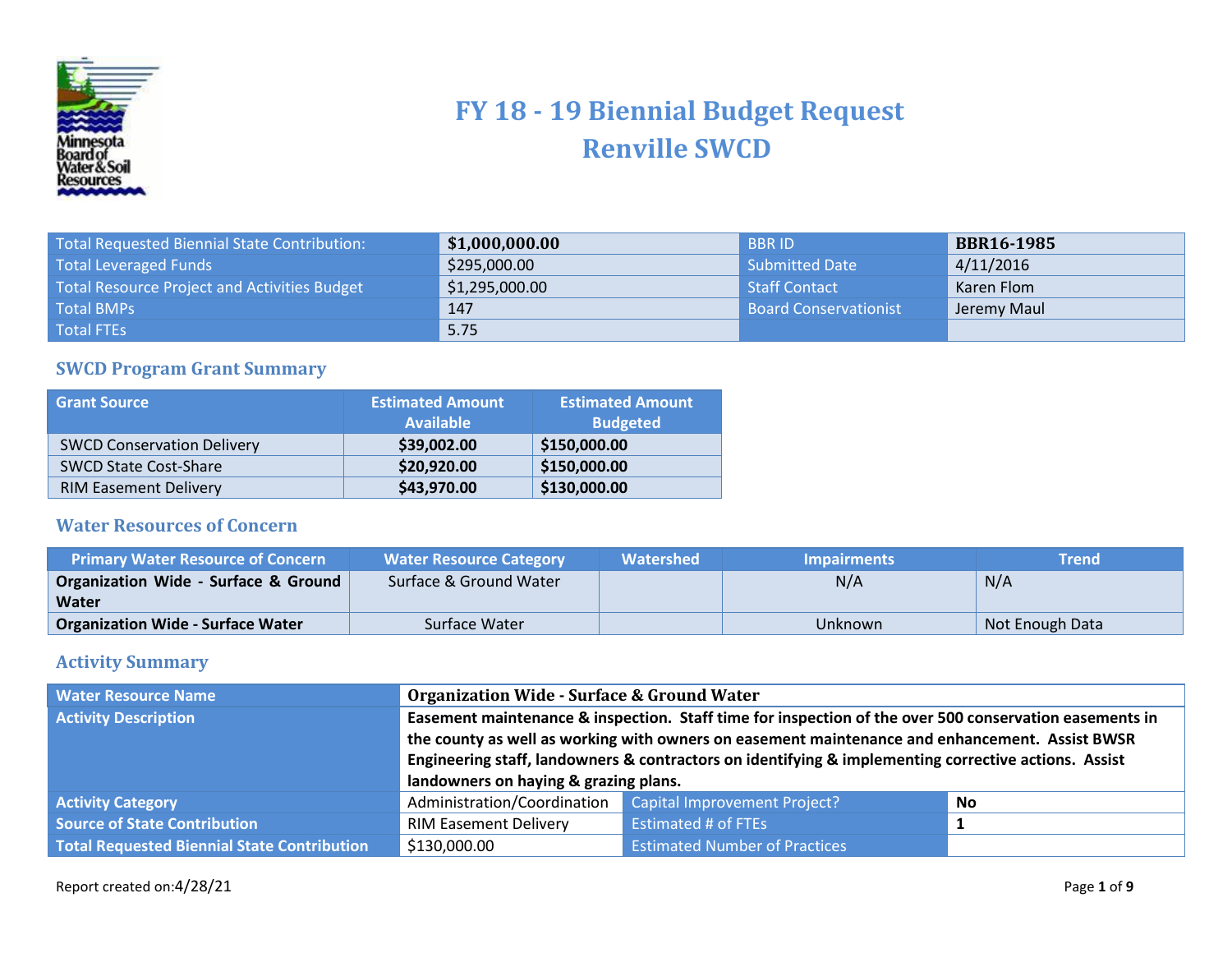| <b>Estimated Leveraged Funds</b>                                    | \$0.00                                                                                                                                                                                                                                                                     | Plan Type                       | County Comprehensive Local<br>Water Management Plan (non-<br>metro counties only)                                                                                                                                                                                             |
|---------------------------------------------------------------------|----------------------------------------------------------------------------------------------------------------------------------------------------------------------------------------------------------------------------------------------------------------------------|---------------------------------|-------------------------------------------------------------------------------------------------------------------------------------------------------------------------------------------------------------------------------------------------------------------------------|
| <b>Projects &amp; Activities Budget</b>                             | \$130,000.00                                                                                                                                                                                                                                                               | Action or Objective (from plan) | <b>County Water Plan Action</b><br>steps 15, 30, 3949, 50 64, 67<br>68, 69 70, 73. Promotion of<br>easement programs that<br>target marginal and sensitive<br>land and provide assistance to<br>landowners for the<br>management and<br>enhancement of existing<br>easements. |
| Describe how this activity could be<br>accomplished in the biennium | Workload exceeds funds but to date have been able to keep up with often 250 site inspections per year as<br>well as all the other workload. Haying & grazing plans have been limited to date but are time consuming.<br>CREP III would increase workload in this position. |                                 |                                                                                                                                                                                                                                                                               |

| <b>Water Resource Name</b>                         | <b>Organization Wide - Surface &amp; Ground Water</b>                                                     |                                                                                                   |                                   |  |
|----------------------------------------------------|-----------------------------------------------------------------------------------------------------------|---------------------------------------------------------------------------------------------------|-----------------------------------|--|
| <b>Activity Description</b>                        | Erosion control. The size, and cost of conservation practices in Renville County have increased therefore |                                                                                                   |                                   |  |
|                                                    |                                                                                                           | decreasing the number of practices that can be funded annually. We have the available staff & the |                                   |  |
|                                                    | engineering assistance to work with several landowners per year on conservation practices to correct      |                                                                                                   |                                   |  |
|                                                    | problem areas on their farms.                                                                             |                                                                                                   |                                   |  |
| <b>Activity Category</b>                           | <b>Agricultural Practices</b>                                                                             | <b>Capital Improvement Project?</b>                                                               | <b>No</b>                         |  |
| <b>Source of State Contribution</b>                | <b>SWCD State Cost-Share</b>                                                                              | <b>Estimated # of FTEs</b>                                                                        |                                   |  |
| <b>Total Requested Biennial State Contribution</b> | \$150,000.00                                                                                              | <b>Estimated Number of Practices</b>                                                              | 5                                 |  |
| <b>Estimated Leveraged Funds</b>                   | \$100,000.00                                                                                              | Plan Type                                                                                         | <b>County Comprehensive Local</b> |  |
|                                                    |                                                                                                           |                                                                                                   | Water Management Plan (non-       |  |
|                                                    |                                                                                                           |                                                                                                   | metro counties only)              |  |
| <b>Projects &amp; Activities Budget</b>            | \$250,000.00                                                                                              | Action or Objective (from plan)                                                                   | <b>SWCD adopted county water</b>  |  |
|                                                    |                                                                                                           |                                                                                                   | plan. Action Steps 11, 12, 13,    |  |
|                                                    |                                                                                                           |                                                                                                   | 16, 20, 29, 36, 45, 47, 51, 57,   |  |
|                                                    |                                                                                                           |                                                                                                   | 61, 69 provide educational,       |  |
|                                                    |                                                                                                           |                                                                                                   | technical and financial           |  |
|                                                    |                                                                                                           |                                                                                                   | assistance as available to        |  |
|                                                    |                                                                                                           |                                                                                                   | landowners and communities        |  |
|                                                    |                                                                                                           |                                                                                                   | for the implementation of         |  |
|                                                    |                                                                                                           |                                                                                                   | BMPs.                             |  |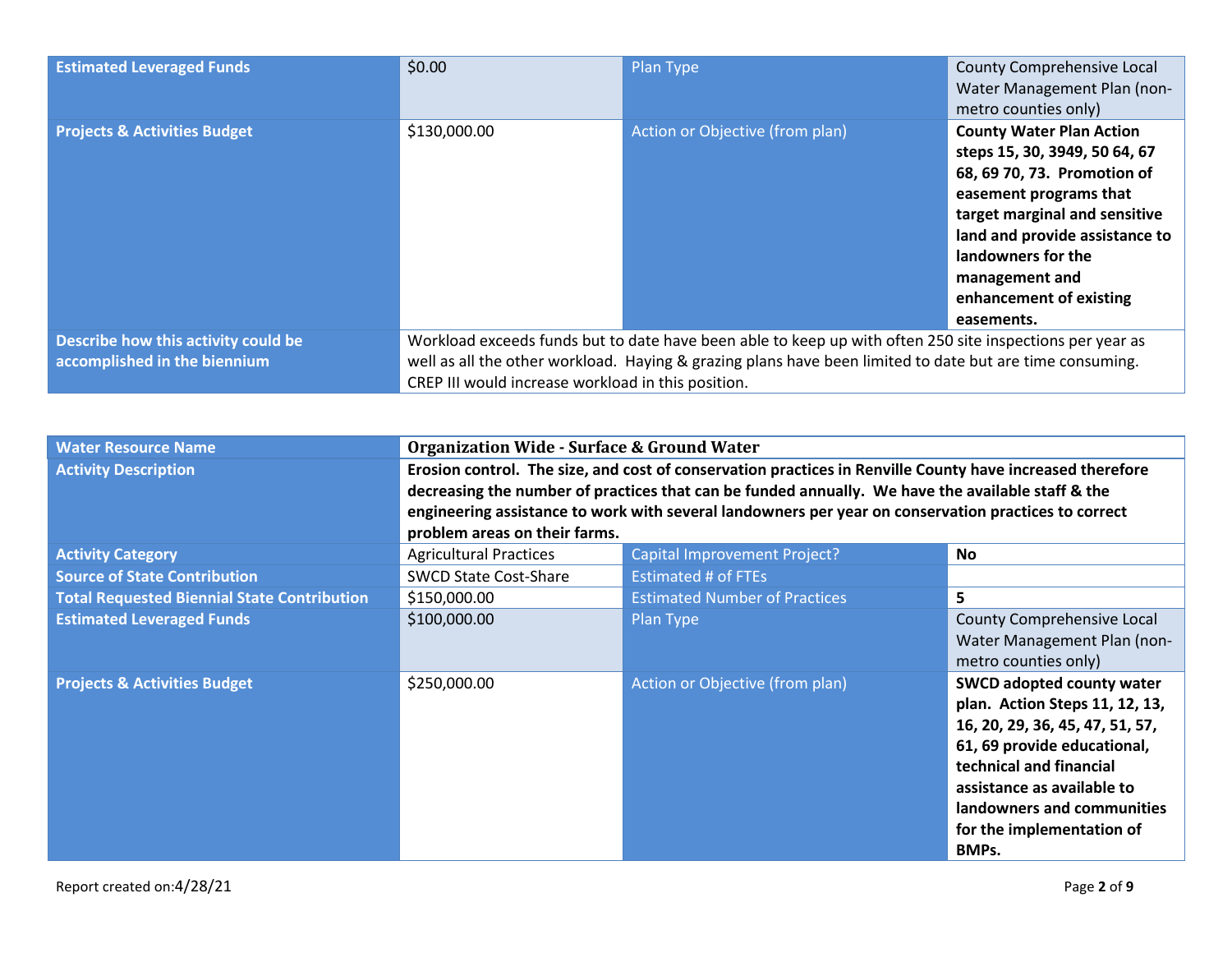| Describe how this activity could be | Staff will work with landowners who either seek our assistance or have been identified by SWCD staff or |
|-------------------------------------|---------------------------------------------------------------------------------------------------------|
| accomplished in the biennium        | partner staff as having a natural resource need.                                                        |

| <b>Water Resource Name</b>                                          | <b>Organization Wide - Surface Water</b> |                                                                                                                                                                                                                                                                                                                                                                                                                                                                                                                                                                                                                                                                                                                                                             |                                                                                                                                                                                                                                 |  |
|---------------------------------------------------------------------|------------------------------------------|-------------------------------------------------------------------------------------------------------------------------------------------------------------------------------------------------------------------------------------------------------------------------------------------------------------------------------------------------------------------------------------------------------------------------------------------------------------------------------------------------------------------------------------------------------------------------------------------------------------------------------------------------------------------------------------------------------------------------------------------------------------|---------------------------------------------------------------------------------------------------------------------------------------------------------------------------------------------------------------------------------|--|
| <b>Activity Description</b>                                         |                                          | Buffer law education, promotion, implementation and tracking.                                                                                                                                                                                                                                                                                                                                                                                                                                                                                                                                                                                                                                                                                               |                                                                                                                                                                                                                                 |  |
| <b>Activity Category</b>                                            | Administration/Coordination              | Capital Improvement Project?                                                                                                                                                                                                                                                                                                                                                                                                                                                                                                                                                                                                                                                                                                                                | <b>No</b>                                                                                                                                                                                                                       |  |
| <b>Source of State Contribution</b>                                 | <b>Buffer Implementation Funds</b>       | <b>Estimated # of FTEs</b>                                                                                                                                                                                                                                                                                                                                                                                                                                                                                                                                                                                                                                                                                                                                  | 0.75                                                                                                                                                                                                                            |  |
| <b>Total Requested Biennial State Contribution</b>                  | \$90,000.00                              | <b>Estimated Number of Practices</b>                                                                                                                                                                                                                                                                                                                                                                                                                                                                                                                                                                                                                                                                                                                        |                                                                                                                                                                                                                                 |  |
| <b>Estimated Leveraged Funds</b>                                    | \$0.00                                   | Plan Type                                                                                                                                                                                                                                                                                                                                                                                                                                                                                                                                                                                                                                                                                                                                                   | County Comprehensive Local<br>Water Management Plan (non-<br>metro counties only)                                                                                                                                               |  |
| <b>Projects &amp; Activities Budget</b>                             | \$90,000.00                              | Action or Objective (from plan)                                                                                                                                                                                                                                                                                                                                                                                                                                                                                                                                                                                                                                                                                                                             | <b>Renville County</b><br><b>Comprehensive Water Plan</b><br>adopted as SWCD plan. Action<br>items #29, 30, 35, 36, 50, 53.<br>to provide technical assistance<br>for the management and<br>enhancement of drainage<br>systems. |  |
| Describe how this activity could be<br>accomplished in the biennium |                                          | In anticipation of the deadline for the buffer law, SWCD staff will work with landowners who approach the<br>SWCD for assistance as well as identifying areas in need of buffers and "cold calling" those landowners to let<br>them know about the law and inform them of their options. As buffers are installed, staff will monitor for<br>continued compliance and for maintenance of the grasses. With over 800 miles of drainage ditches in<br>addition to creeks & rivers, we expect this workload to be very high during this budget period. We will be<br>working with landowners on multiple scenarios including the CRP program, CREP and/or Buffer Easement<br>applications, and for those not going into a program, advice on seed and seeding. |                                                                                                                                                                                                                                 |  |

| <b>Water Resource Name</b>                  | <b>Organization Wide - Surface &amp; Ground Water</b>                                                                                                                                                                                                                                                                                                                                                                                                            |                                      |    |
|---------------------------------------------|------------------------------------------------------------------------------------------------------------------------------------------------------------------------------------------------------------------------------------------------------------------------------------------------------------------------------------------------------------------------------------------------------------------------------------------------------------------|--------------------------------------|----|
| <b>Activity Description</b>                 | Staff for planning and administration of SWCD programs and priorities. Includes the necessary workload of<br>staff development and supervision, project review/planning and grant writing, collaboration with partner<br>agencies including DNR, BWSR, USFWS, Renville County administration, environmental and water planning<br>staff, other SWCD offices, budgeting, and all the activities that keep an SWCD viable & visible both locally<br>and statewide. |                                      |    |
| <b>Activity Category</b>                    | Administration/Coordination                                                                                                                                                                                                                                                                                                                                                                                                                                      | <b>Capital Improvement Project?</b>  | No |
| <b>Source of State Contribution</b>         | <b>SWCD Conservation Delivery</b>                                                                                                                                                                                                                                                                                                                                                                                                                                | Estimated # of FTEs                  |    |
| Total Requested Biennial State Contribution | \$150,000.00                                                                                                                                                                                                                                                                                                                                                                                                                                                     | <b>Estimated Number of Practices</b> |    |

Report created on:4/28/21 Page **3** of **9**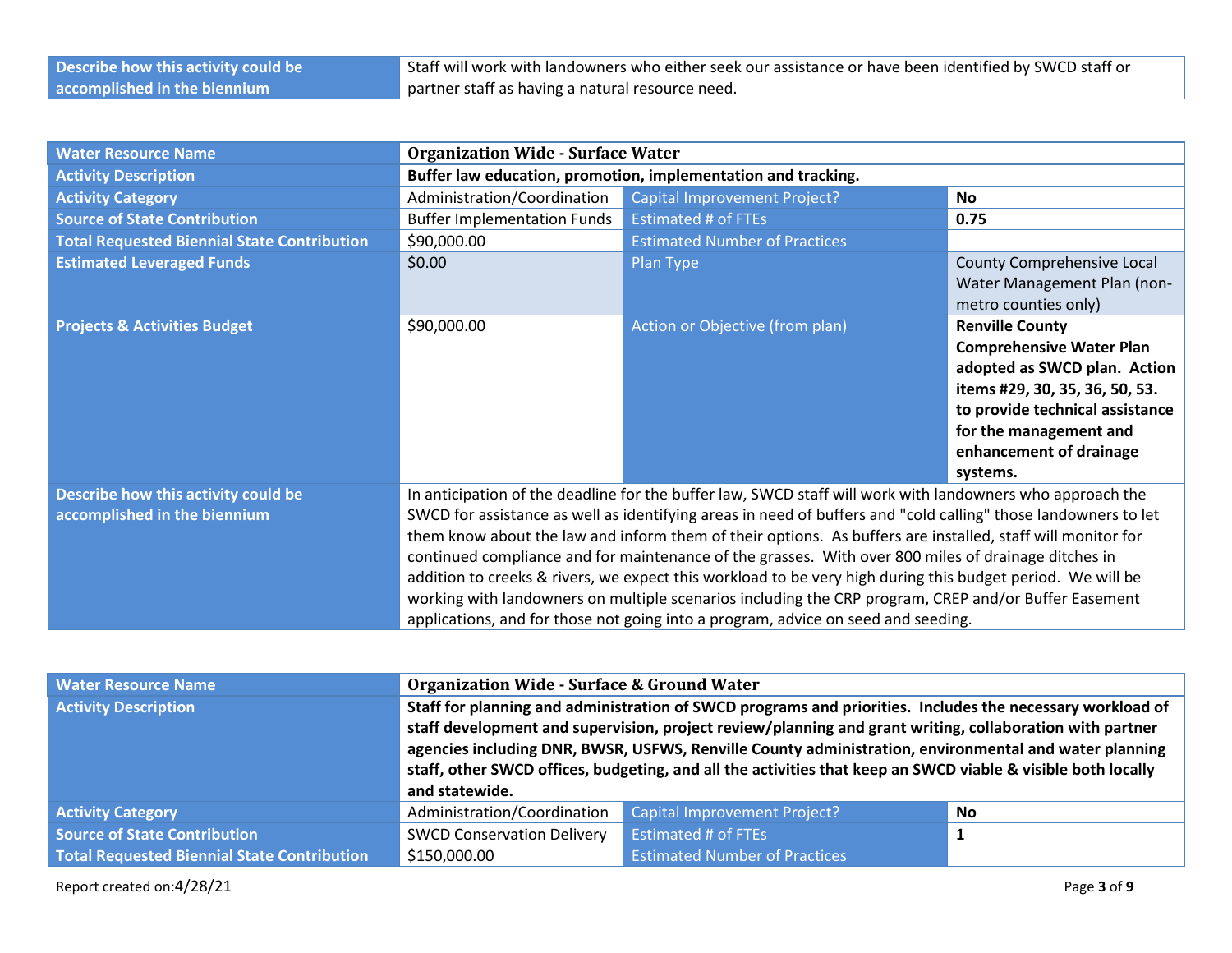| <b>Estimated Leveraged Funds</b>                                    | \$0.00                                                                                                                                                                                                              | Plan Type                       | County Comprehensive Local<br>Water Management Plan (non-<br>metro counties only)                                                                                                                                                                                                                   |
|---------------------------------------------------------------------|---------------------------------------------------------------------------------------------------------------------------------------------------------------------------------------------------------------------|---------------------------------|-----------------------------------------------------------------------------------------------------------------------------------------------------------------------------------------------------------------------------------------------------------------------------------------------------|
| <b>Projects &amp; Activities Budget</b>                             | \$150,000.00                                                                                                                                                                                                        | Action or Objective (from plan) | <b>Renville County</b><br><b>Comprehensive Local Water</b><br>Plan Action steps 11, 12, 13,<br>16, 20, 29, 36, 45 47, 51, 57, 61,<br>69 to provide educational,<br>technical and financial<br>assistance as available to<br>landowners and communities<br>for the implementation of<br><b>BMPs.</b> |
| Describe how this activity could be<br>accomplished in the biennium | Funding is available for less than one FTE while all staff are working on the basic function of the SWCD. All<br>employees do this work daily and money will be expended within 6 months of receiving it each year. |                                 |                                                                                                                                                                                                                                                                                                     |

| <b>Water Resource Name</b>                         | <b>Organization Wide - Surface &amp; Ground Water</b>                                                    |                                      |                                                                                                                                                          |
|----------------------------------------------------|----------------------------------------------------------------------------------------------------------|--------------------------------------|----------------------------------------------------------------------------------------------------------------------------------------------------------|
| <b>Activity Description</b>                        | Easement applications, processing and practice implementation.                                           |                                      |                                                                                                                                                          |
| <b>Activity Category</b>                           | Administration/Coordination                                                                              | <b>Capital Improvement Project?</b>  | <b>No</b>                                                                                                                                                |
| <b>Source of State Contribution</b>                | <b>RIM Easement</b><br>Implementation                                                                    | <b>Estimated # of FTEs</b>           | 0.5                                                                                                                                                      |
| <b>Total Requested Biennial State Contribution</b> | \$65,000.00                                                                                              | <b>Estimated Number of Practices</b> |                                                                                                                                                          |
| <b>Estimated Leveraged Funds</b>                   | \$0.00                                                                                                   | Plan Type                            | County Comprehensive Local<br>Water Management Plan (non-<br>metro counties only)                                                                        |
| <b>Projects &amp; Activities Budget</b>            | \$65,000.00                                                                                              | Action or Objective (from plan)      | <b>Renville County SWCD has</b><br>adopted the County Water<br>Plan as our plan. Action items<br>11, 13, 15, 30, 39, 47, 49, 50,<br>57, 64, 67, 68 & 69. |
| Describe how this activity could be                | Sufficient staff time will allow for timely applications and easement processing along with working with |                                      |                                                                                                                                                          |
| accomplished in the biennium                       | landowners, BWSR staff and contractors on getting CREP & RIM easements completed.                        |                                      |                                                                                                                                                          |

| <b>Water Resource Name</b>  | <b>Organization Wide - Surface Water</b> |                                     |    |
|-----------------------------|------------------------------------------|-------------------------------------|----|
| <b>Activity Description</b> | <b>Setback limits</b>                    |                                     |    |
| <b>Activity Category</b>    | Education/Information                    | <b>Capital Improvement Project?</b> | No |

Report created on:4/28/21 Page **4** of **9**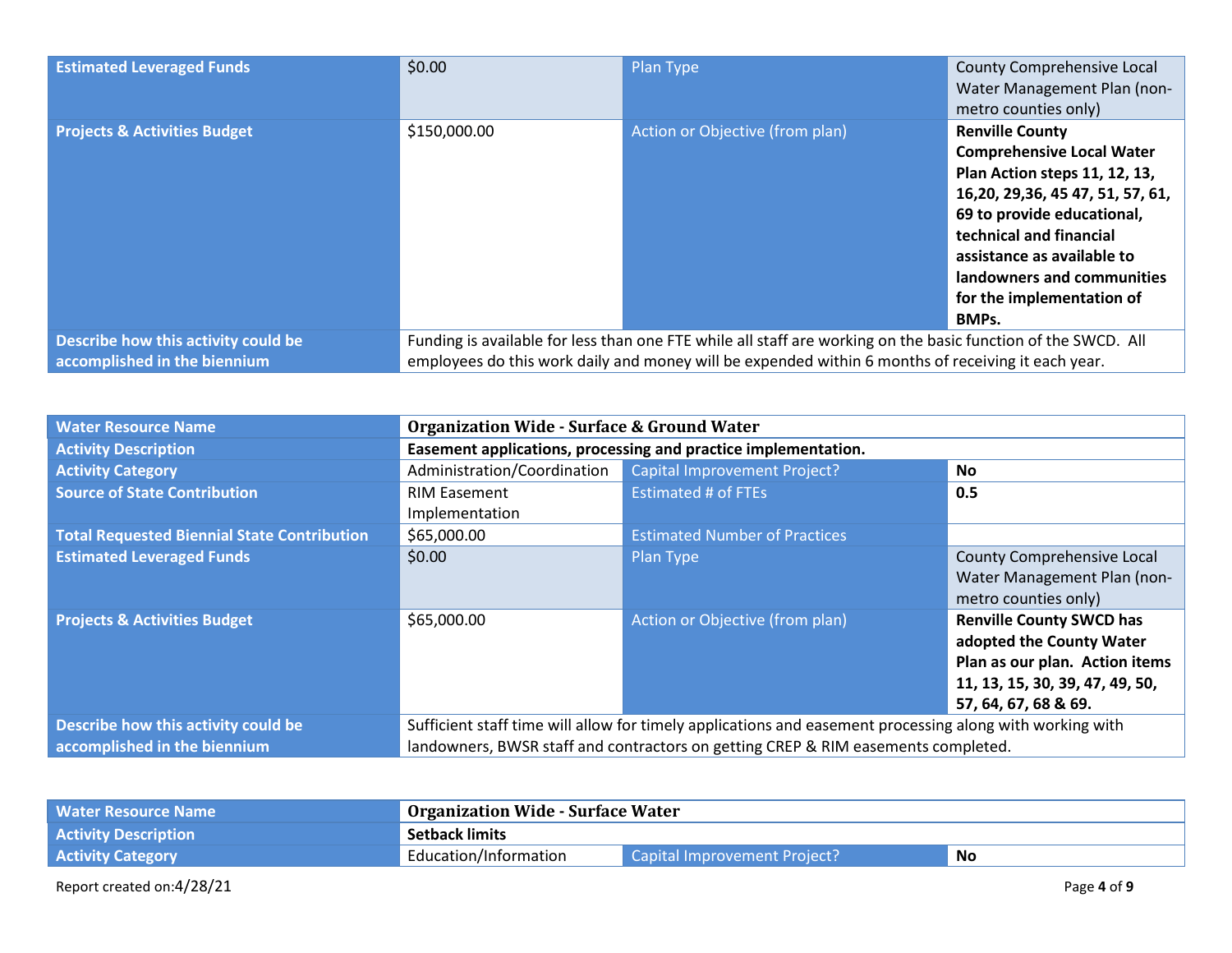| <b>Source of State Contribution</b>                | <b>SWCD Local Capacity Funds</b>                                                                          | Estimated # of FTEs                  | 0.25                            |
|----------------------------------------------------|-----------------------------------------------------------------------------------------------------------|--------------------------------------|---------------------------------|
| <b>Total Requested Biennial State Contribution</b> | \$35,000.00                                                                                               | <b>Estimated Number of Practices</b> |                                 |
| <b>Estimated Leveraged Funds</b>                   | \$0.00                                                                                                    | Plan Type                            | County Comprehensive Local      |
|                                                    |                                                                                                           |                                      | Water Management Plan (non-     |
|                                                    |                                                                                                           |                                      | metro counties only)            |
| <b>Projects &amp; Activities Budget</b>            | \$35,000.00                                                                                               | Action or Objective (from plan)      | <b>Renville County SWCD has</b> |
|                                                    |                                                                                                           |                                      | adopted the County Water        |
|                                                    |                                                                                                           |                                      | Plan as it's plan. Action items |
|                                                    |                                                                                                           |                                      | 35, 78, 79, 8` & 83 pertain to  |
|                                                    |                                                                                                           |                                      | this activity.                  |
| Describe how this activity could be                | Through radio, social media, group meetings, publications in local newspapers and farm magazines, get the |                                      |                                 |
| accomplished in the biennium                       | information out about the need to do a 33 foot setback from intakes and ditches on herbicide application  |                                      |                                 |

| <b>Water Resource Name</b>                         | <b>Organization Wide - Surface Water</b>                                                                       |                                                                     |                                   |
|----------------------------------------------------|----------------------------------------------------------------------------------------------------------------|---------------------------------------------------------------------|-----------------------------------|
| <b>Activity Description</b>                        | Cover Crops. Work with willing landowners to install cover crops on 2000 acres per year at a cost-share rate   |                                                                     |                                   |
|                                                    |                                                                                                                | of \$60/acre. Maximum per landowner of 100 acres to be cost-shared. |                                   |
| <b>Activity Category</b>                           | Wind Erosion                                                                                                   | <b>Capital Improvement Project?</b>                                 | <b>No</b>                         |
| <b>Source of State Contribution</b>                | <b>BWSR Clean Water Fund -</b>                                                                                 | <b>Estimated # of FTEs</b>                                          |                                   |
|                                                    | <b>Projects and Practices</b>                                                                                  |                                                                     |                                   |
| <b>Total Requested Biennial State Contribution</b> | \$120,000.00                                                                                                   | <b>Estimated Number of Practices</b>                                | 20                                |
| <b>Estimated Leveraged Funds</b>                   | \$120,000.00                                                                                                   | Plan Type                                                           | County Comprehensive Local        |
|                                                    |                                                                                                                |                                                                     | Water Management Plan (non-       |
|                                                    |                                                                                                                |                                                                     | metro counties only)              |
| <b>Projects &amp; Activities Budget</b>            | \$240,000.00                                                                                                   | Action or Objective (from plan)                                     | <b>Renville County Water Plan</b> |
|                                                    |                                                                                                                |                                                                     | adopted as SWCD plan, Action      |
|                                                    |                                                                                                                |                                                                     | items 11,13,29, 35 & 38 are       |
|                                                    |                                                                                                                |                                                                     | applicable to this activity.      |
| Describe how this activity could be                | SWCD has cover crop demonstration plots and conducted a tour in fall 2015. Will continue that through the      |                                                                     |                                   |
| accomplished in the biennium                       | next few years to show progress as well as talking with landowners who are interested in alternative practices |                                                                     |                                   |
|                                                    | for buffers. Will do radio, newspaper and social media promotion of the cost-share funds available.            |                                                                     |                                   |

| <b>Water Resource Name</b>                  | <b>Organization Wide - Surface &amp; Ground Water</b> |                                      |           |
|---------------------------------------------|-------------------------------------------------------|--------------------------------------|-----------|
| <b>Activity Description</b>                 | <b>Promote Farm Bill Programs</b>                     |                                      |           |
| <b>Activity Category</b>                    | Education/Information                                 | Capital Improvement Project?         | <b>No</b> |
| <b>Source of State Contribution</b>         | Farm Bill Assistance                                  | <b>Estimated # of FTEs</b>           |           |
| Total Requested Biennial State Contribution | \$55,000.00                                           | <b>Estimated Number of Practices</b> |           |

Report created on:4/28/21 Page **5** of **9**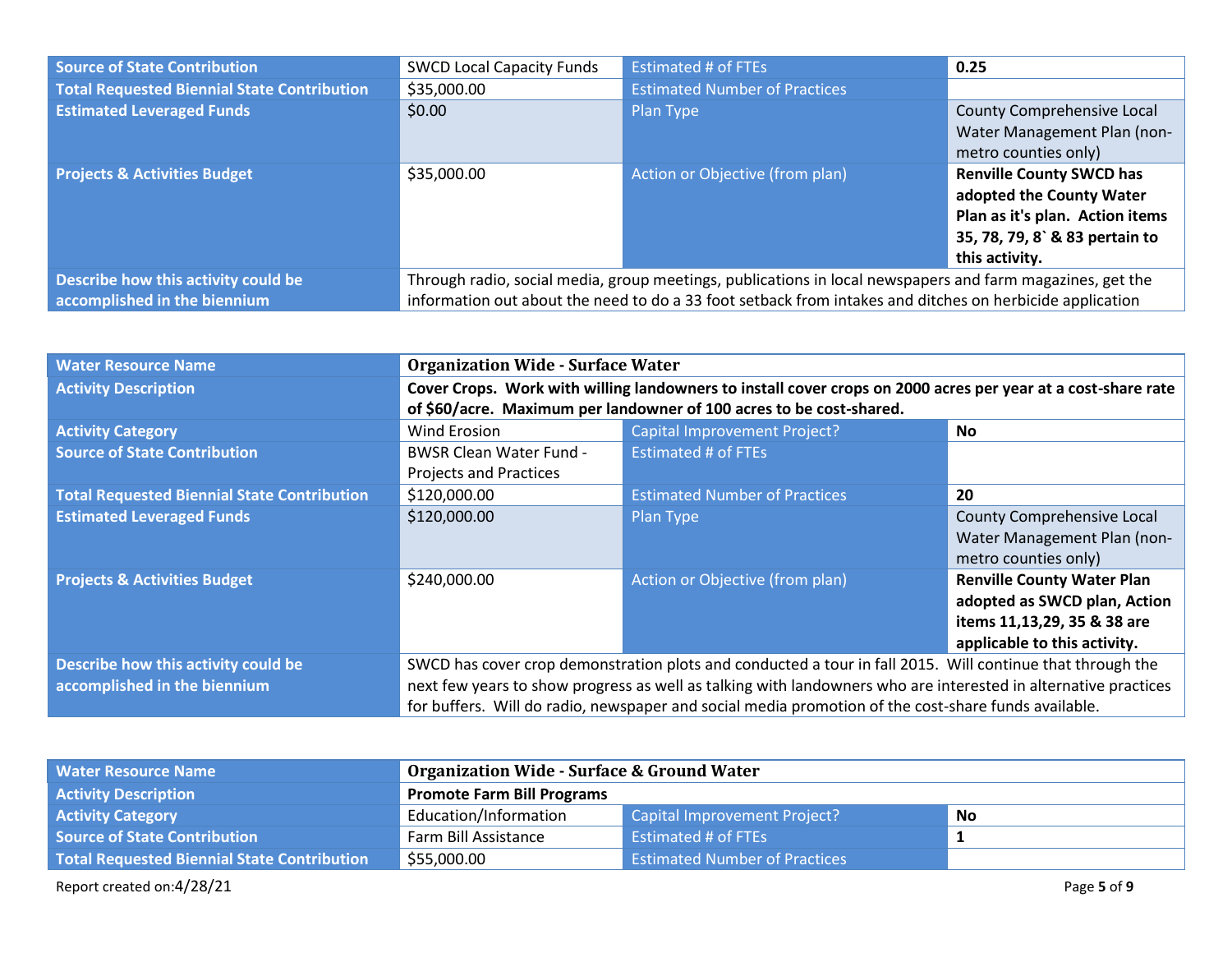| <b>Estimated Leveraged Funds</b>                                    | \$5,000.00                                                                                                 | Plan Type                       | County Comprehensive Local<br>Water Management Plan (non-<br>metro counties only)                                                                                                        |
|---------------------------------------------------------------------|------------------------------------------------------------------------------------------------------------|---------------------------------|------------------------------------------------------------------------------------------------------------------------------------------------------------------------------------------|
| <b>Projects &amp; Activities Budget</b>                             | \$60,000.00                                                                                                | Action or Objective (from plan) | <b>Renville County SWCD has</b><br>adopted the County Water<br>Plan as it's Comprehensive<br>Plan. Items 11, 15, 29, 35, 39,<br>47, 49, 50, 57, 64, 67 & 69<br>pertain to this activity. |
| Describe how this activity could be<br>accomplished in the biennium | Staff will work with landowners interested in conservation programs that are part of the Federal Farm Bill |                                 |                                                                                                                                                                                          |

| <b>Water Resource Name</b>                         | <b>Organization Wide - Surface &amp; Ground Water</b>                                                           |                                                                  |                                 |  |
|----------------------------------------------------|-----------------------------------------------------------------------------------------------------------------|------------------------------------------------------------------|---------------------------------|--|
| <b>Activity Description</b>                        | Alternative tile intakes. Promote and install 100 alternative tile intakes at a cost of \$600/each over the two |                                                                  |                                 |  |
|                                                    | year period                                                                                                     |                                                                  |                                 |  |
| <b>Activity Category</b>                           | <b>Conservation Drainage</b>                                                                                    | <b>Capital Improvement Project?</b>                              | <b>No</b>                       |  |
| <b>Source of State Contribution</b>                | <b>BWSR Clean Water Fund -</b>                                                                                  | <b>Estimated # of FTEs</b>                                       |                                 |  |
|                                                    | Multi Purpose Drainage                                                                                          |                                                                  |                                 |  |
|                                                    | Management                                                                                                      |                                                                  |                                 |  |
| <b>Total Requested Biennial State Contribution</b> | \$45,000.00                                                                                                     | <b>Estimated Number of Practices</b>                             | 100                             |  |
| <b>Estimated Leveraged Funds</b>                   | \$15,000.00                                                                                                     | Plan Type                                                        | County Comprehensive Local      |  |
|                                                    |                                                                                                                 |                                                                  | Water Management Plan (non-     |  |
|                                                    |                                                                                                                 |                                                                  | metro counties only)            |  |
| <b>Projects &amp; Activities Budget</b>            | \$60,000.00                                                                                                     | Action or Objective (from plan)                                  | <b>Renville County SWCD has</b> |  |
|                                                    |                                                                                                                 |                                                                  | adopted the County Water        |  |
|                                                    |                                                                                                                 |                                                                  | Plan as it's plan. Action items |  |
|                                                    |                                                                                                                 |                                                                  | 11, 12, 13, 29, 35 & 36 pertain |  |
|                                                    |                                                                                                                 |                                                                  | to this activity.               |  |
| Describe how this activity could be                | As we work with landowners on buffers and alternative practices, promote installation of alternative tile       |                                                                  |                                 |  |
| accomplished in the biennium                       |                                                                                                                 | intakes to reduce sediment going into the ditches and waterways. |                                 |  |

| <b>Water Resource Name</b>          | <b>Organization Wide - Surface &amp; Ground Water</b>                                        |                              |     |
|-------------------------------------|----------------------------------------------------------------------------------------------|------------------------------|-----|
| <b>Activity Description</b>         | Wetland Restorations. Work with will landowners to enroll drained wetlands into CREP wetland |                              |     |
|                                     | restoration easements.                                                                       |                              |     |
| <b>Activity Category</b>            | Administration/Coordination                                                                  | Capital Improvement Project? | No  |
| <b>Source of State Contribution</b> | <b>SWCD Local Capacity Funds</b>                                                             | <b>Estimated # of FTEs</b>   | 0.5 |

Report created on:4/28/21 Page **6** of **9**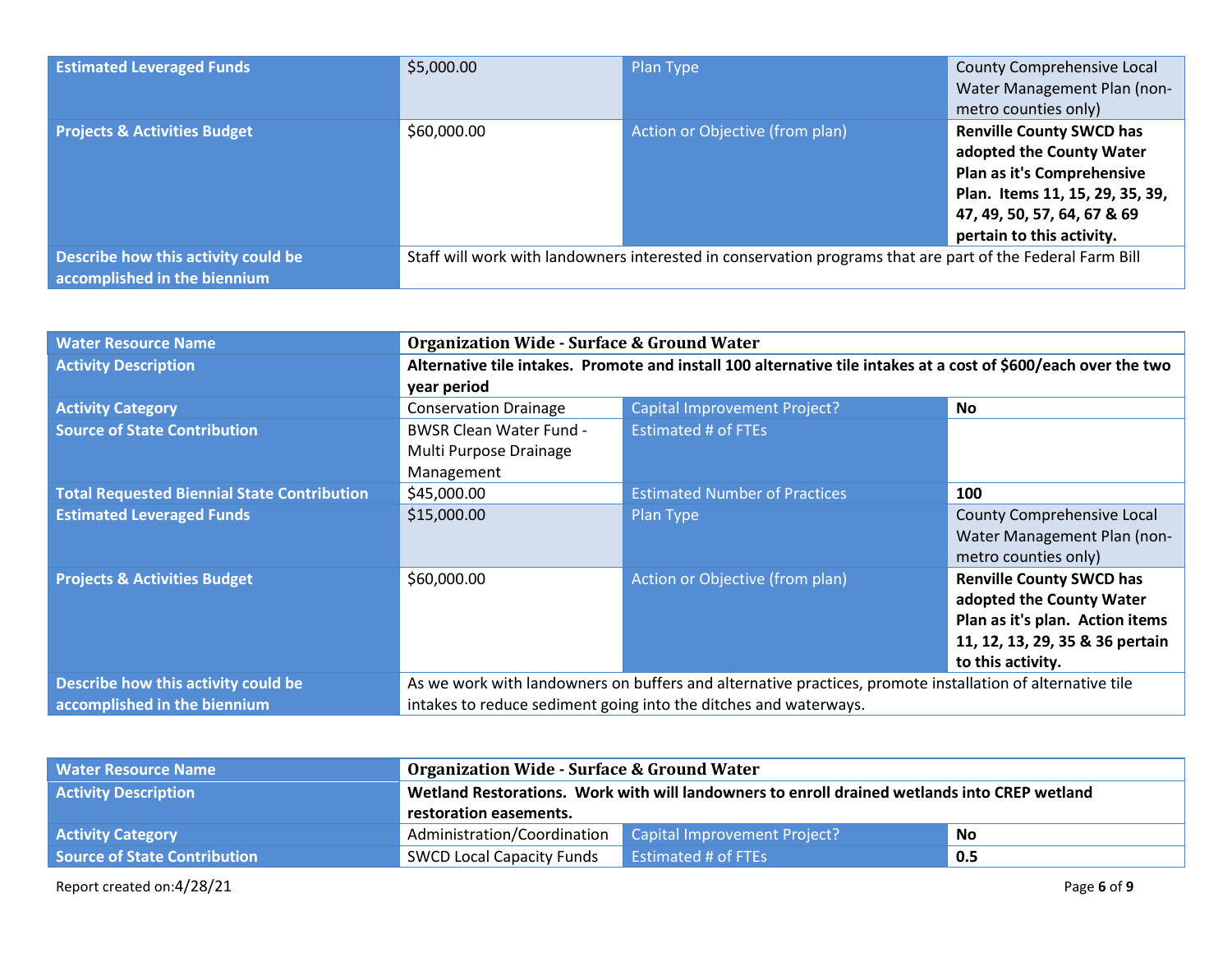| <b>Total Requested Biennial State Contribution</b> | \$65,000.00                                                                                                | <b>Estimated Number of Practices</b> |                                 |  |
|----------------------------------------------------|------------------------------------------------------------------------------------------------------------|--------------------------------------|---------------------------------|--|
| <b>Estimated Leveraged Funds</b>                   | \$0.00                                                                                                     | Plan Type                            | County Comprehensive Local      |  |
|                                                    |                                                                                                            |                                      | Water Management Plan (non-     |  |
|                                                    |                                                                                                            |                                      | metro counties only)            |  |
| <b>Projects &amp; Activities Budget</b>            | \$65,000.00                                                                                                | Action or Objective (from plan)      | <b>Renville County SWCD</b>     |  |
|                                                    |                                                                                                            |                                      | adopted the County Water        |  |
|                                                    |                                                                                                            |                                      | Plan as it's Comprehensive      |  |
|                                                    |                                                                                                            |                                      | Plan. Action items prioritizing |  |
|                                                    |                                                                                                            |                                      | wetland restorations are 13,    |  |
|                                                    |                                                                                                            |                                      | 30, 39, 47, 49, 50, 68 & 73.    |  |
| Describe how this activity could be                | Renville County SWCD has a backlog of willing landowners who are waiting for an easement program to enroll |                                      |                                 |  |
| accomplished in the biennium                       | buffers and wetland restorations into CREP or RIM. As soon as a program and the rules are announced        |                                      |                                 |  |
|                                                    | workload with be significant.                                                                              |                                      |                                 |  |

| <b>Water Resource Name</b>                         | <b>Organization Wide - Surface &amp; Ground Water</b>                                                        |                                                                            |                                 |
|----------------------------------------------------|--------------------------------------------------------------------------------------------------------------|----------------------------------------------------------------------------|---------------------------------|
| <b>Activity Description</b>                        | Changing tillage practices. Both EQIP and CSP funding are available to landowners. Some of the tillage       |                                                                            |                                 |
|                                                    |                                                                                                              | changes may be used to satisfy alternative practices under the buffer law. |                                 |
| <b>Activity Category</b>                           | <b>Agricultural Practices</b>                                                                                | <b>Capital Improvement Project?</b>                                        | No.                             |
| <b>Source of State Contribution</b>                | <b>USDA EQIP/CSP</b>                                                                                         | Estimated # of FTEs                                                        |                                 |
| <b>Total Requested Biennial State Contribution</b> | \$0.00                                                                                                       | <b>Estimated Number of Practices</b>                                       | 20                              |
| <b>Estimated Leveraged Funds</b>                   | \$50,000.00                                                                                                  | Plan Type                                                                  | County Comprehensive Local      |
|                                                    |                                                                                                              |                                                                            | Water Management Plan (non-     |
|                                                    |                                                                                                              |                                                                            | metro counties only)            |
| <b>Projects &amp; Activities Budget</b>            | \$50,000.00                                                                                                  | Action or Objective (from plan)                                            | <b>Renville County SWCD has</b> |
|                                                    |                                                                                                              |                                                                            | adopted the County Water        |
|                                                    |                                                                                                              |                                                                            | Plan as it's plan. Action items |
|                                                    |                                                                                                              |                                                                            | 11, 13, 29 & 35 specifically    |
|                                                    |                                                                                                              |                                                                            | address this activity.          |
| Describe how this activity could be                | As we work with landowners on buffers, encourage them to look at changing their tillage practices and direct |                                                                            |                                 |
| accomplished in the biennium                       | them to use EQIP & CSP funds to make the transition easier.                                                  |                                                                            |                                 |

| <b>Water Resource Name</b>          | <b>Organization Wide - Surface &amp; Ground Water</b>                                                     |                            |  |
|-------------------------------------|-----------------------------------------------------------------------------------------------------------|----------------------------|--|
| <b>Activity Description</b>         | Saturated Buffers. SWCD staff will work with one interested landowner per year to install a demonstration |                            |  |
|                                     | saturated buffer system within the county.                                                                |                            |  |
| <b>Activity Category</b>            | Capital Improvement Project?<br><b>Conservation Drainage</b><br>No                                        |                            |  |
| <b>Source of State Contribution</b> | <b>BWSR Clean Water Fund -</b>                                                                            | <b>Estimated # of FTEs</b> |  |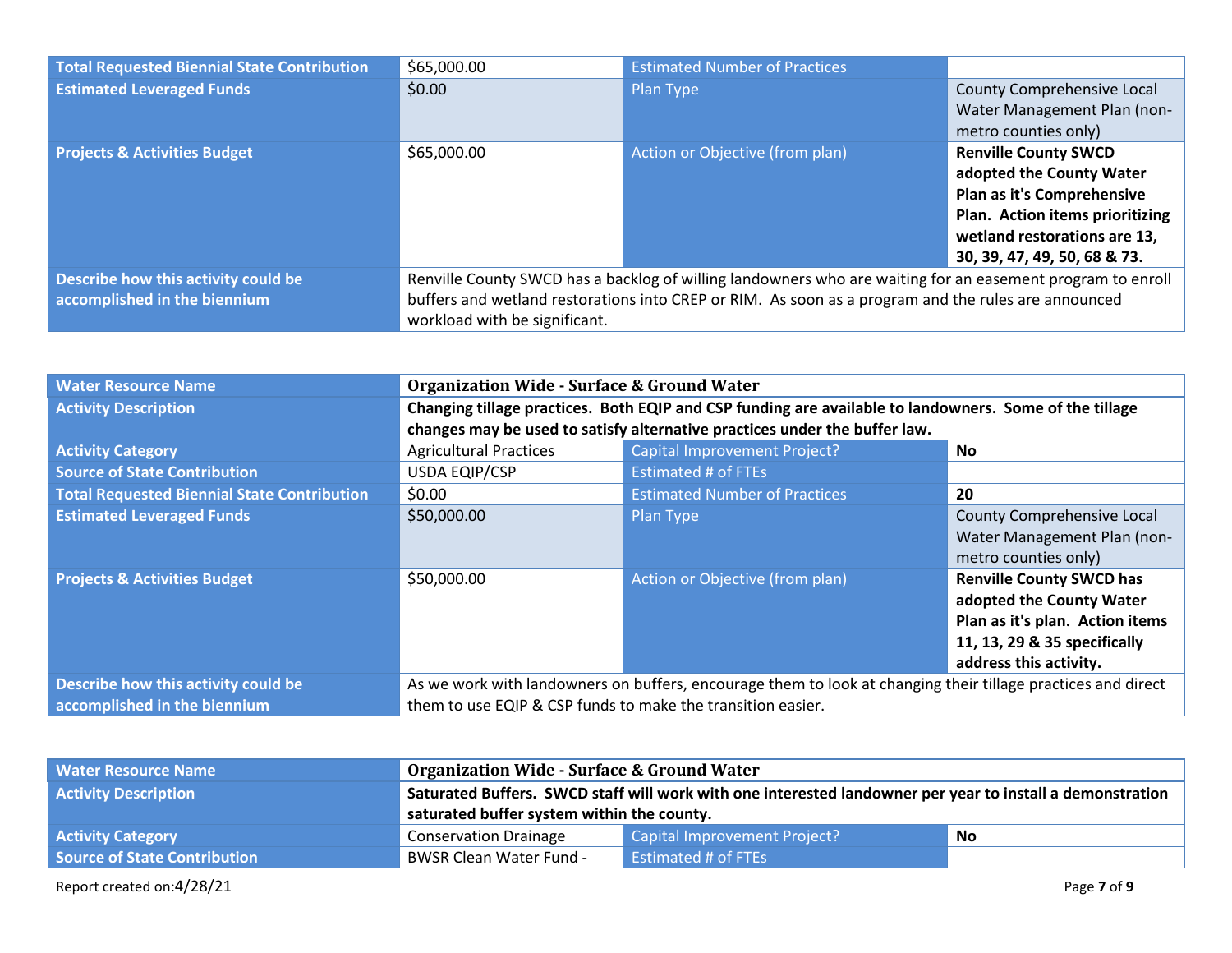|                                                    | Multi Purpose Drainage<br>Management                                                                     |                                                                                                            |                                 |
|----------------------------------------------------|----------------------------------------------------------------------------------------------------------|------------------------------------------------------------------------------------------------------------|---------------------------------|
| <b>Total Requested Biennial State Contribution</b> | \$15,000.00                                                                                              | <b>Estimated Number of Practices</b>                                                                       | $\overline{2}$                  |
| <b>Estimated Leveraged Funds</b>                   | \$5,000.00                                                                                               | Plan Type                                                                                                  | County Comprehensive Local      |
|                                                    |                                                                                                          |                                                                                                            | Water Management Plan (non-     |
|                                                    |                                                                                                          |                                                                                                            | metro counties only)            |
| <b>Projects &amp; Activities Budget</b>            | \$20,000.00                                                                                              | Action or Objective (from plan)                                                                            | <b>Renville County SWCD has</b> |
|                                                    |                                                                                                          |                                                                                                            | adopted the County Water        |
|                                                    |                                                                                                          |                                                                                                            | Plan as it's comprehensive      |
|                                                    |                                                                                                          |                                                                                                            | plan. Saturated buffers are     |
|                                                    |                                                                                                          |                                                                                                            | specifically addressed in       |
|                                                    |                                                                                                          |                                                                                                            | Action items 13, & 36.          |
| Describe how this activity could be                |                                                                                                          | As landowners seek more information from staff regarding the buffer law and it's implementation, we expect |                                 |
| accomplished in the biennium                       | to have the conversation about alternative drainage practices. UM Extension in Lamberton is working with |                                                                                                            |                                 |
|                                                    | some saturated buffers and we can gain information from those professionals to pass on to our interested |                                                                                                            |                                 |
|                                                    | landowners.                                                                                              |                                                                                                            |                                 |

| <b>Water Resource Name</b>                         | <b>Organization Wide - Surface &amp; Ground Water</b>                                                   |                                                                                                           |                                  |
|----------------------------------------------------|---------------------------------------------------------------------------------------------------------|-----------------------------------------------------------------------------------------------------------|----------------------------------|
| <b>Activity Description</b>                        | A front line employee who is the first contact for all customers. Serve as an assistant to the District |                                                                                                           |                                  |
|                                                    | Manager by assuming all accounting duties, planning & promotion for all education activities including  |                                                                                                           |                                  |
|                                                    |                                                                                                         | tours and student events, assume financial reporting duties associated with accounting. Time tracking and |                                  |
|                                                    | assisting with easement processing.                                                                     |                                                                                                           |                                  |
| <b>Activity Category</b>                           | Administration/Coordination                                                                             | <b>Capital Improvement Project?</b>                                                                       | <b>No</b>                        |
| <b>Source of State Contribution</b>                | <b>SWCD Local Capacity Funds</b>                                                                        | <b>Estimated # of FTEs</b>                                                                                | 0.5                              |
| <b>Total Requested Biennial State Contribution</b> | \$60,000.00                                                                                             | <b>Estimated Number of Practices</b>                                                                      |                                  |
| <b>Estimated Leveraged Funds</b>                   | \$0.00                                                                                                  | Plan Type                                                                                                 | County Comprehensive Local       |
|                                                    |                                                                                                         |                                                                                                           | Water Management Plan (non-      |
|                                                    |                                                                                                         |                                                                                                           | metro counties only)             |
| <b>Projects &amp; Activities Budget</b>            | \$60,000.00                                                                                             | Action or Objective (from plan)                                                                           | <b>Renville County SWCD has</b>  |
|                                                    |                                                                                                         |                                                                                                           | adopted the Renville County      |
|                                                    |                                                                                                         |                                                                                                           | Water Plan as it's plan and this |
|                                                    |                                                                                                         |                                                                                                           | position will assist with all    |
|                                                    |                                                                                                         |                                                                                                           | priorities of the plan including |
|                                                    |                                                                                                         |                                                                                                           | Action Steps 11, 12, 13, 16, 20, |
|                                                    |                                                                                                         |                                                                                                           | 29, 36, 45, 47, 51, 57, 61 and   |
|                                                    |                                                                                                         |                                                                                                           | 69 to provide educational,       |
|                                                    |                                                                                                         |                                                                                                           | technical and financial          |